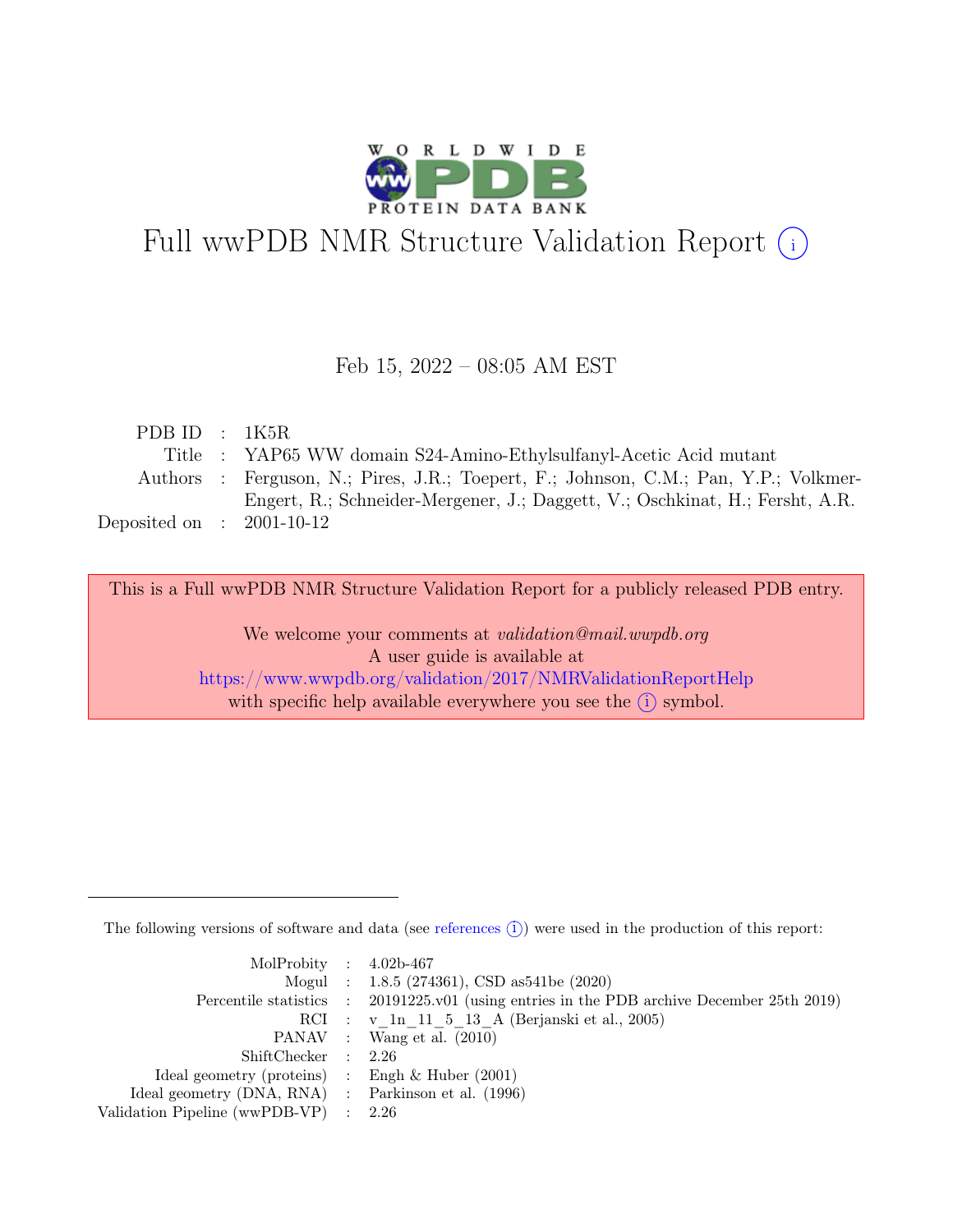# 1 Overall quality at a glance  $(i)$

The following experimental techniques were used to determine the structure: SOLUTION NMR

The overall completeness of chemical shifts assignment was not calculated.

Percentile scores (ranging between 0-100) for global validation metrics of the entry are shown in the following graphic. The table shows the number of entries on which the scores are based.



| Metric.               | Whole archive<br>$(\#Entries)$ | NMR archive<br>$(\#Entries)$ |
|-----------------------|--------------------------------|------------------------------|
| Clashscore            | 158937                         | 12864                        |
| Ramachandran outliers | 154571                         | 11451                        |
| Sidechain outliers    | 154315                         | 11428                        |

The table below summarises the geometric issues observed across the polymeric chains and their fit to the experimental data. The red, orange, yellow and green segments indicate the fraction of residues that contain outliers for  $>=$  3, 2, 1 and 0 types of geometric quality criteria. A cyan segment indicates the fraction of residues that are not part of the well-defined cores, and a grey segment represents the fraction of residues that are not modelled. The numeric value for each fraction is indicated below the corresponding segment, with a dot representing fractions  $\langle=5\%$ 

| Mol | $\vert$ Chain $\vert$ Length $\vert$ | Quality of chain |     |     |     |  |
|-----|--------------------------------------|------------------|-----|-----|-----|--|
|     |                                      | 10%              | 49% | 15% | 27% |  |
|     |                                      | 30%              | 20% | 50% |     |  |

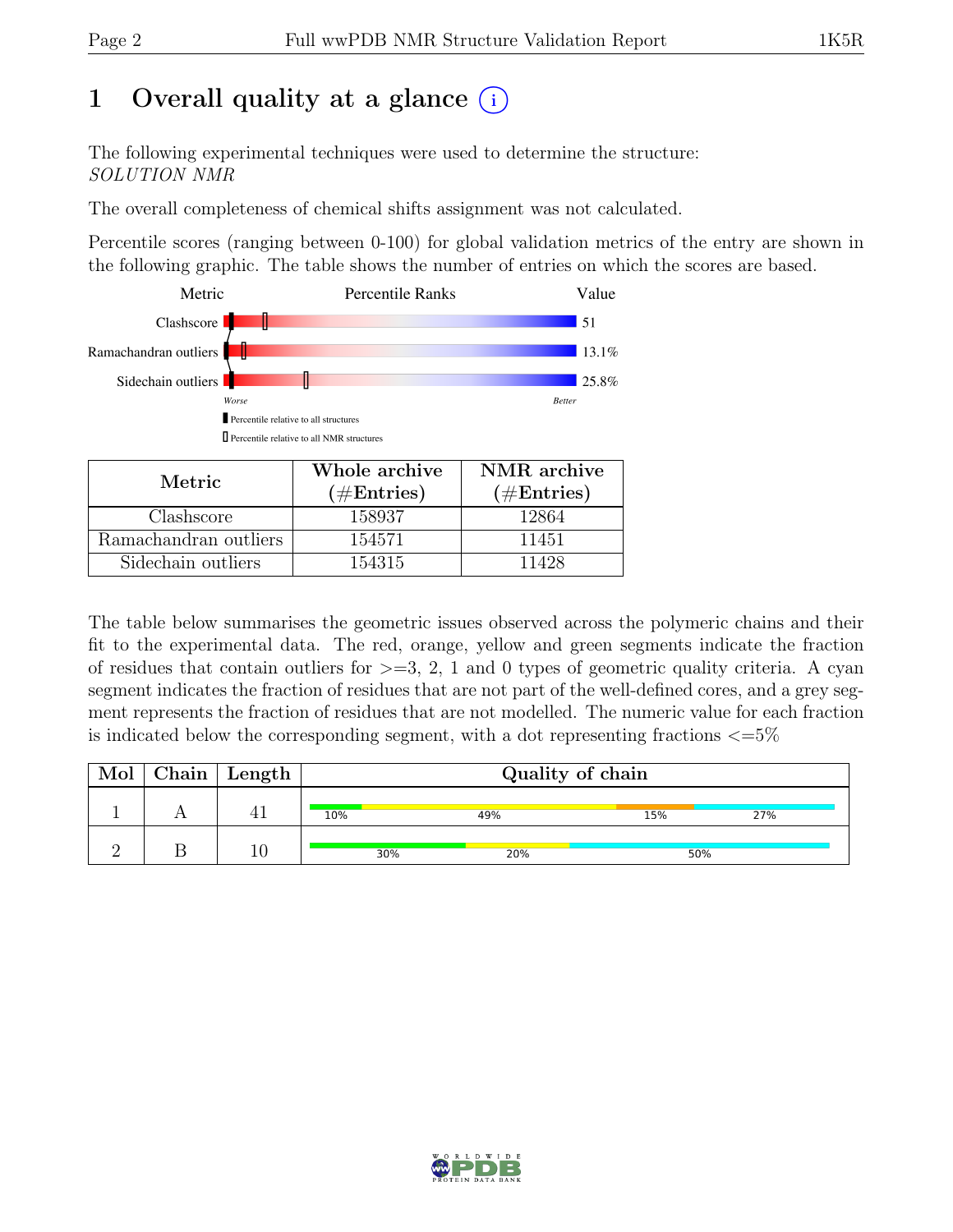# 2 Ensemble composition and analysis  $(i)$

This entry contains 10 models. Model 9 is the overall representative, medoid model (most similar to other models). The authors have identified model 1 as representative, based on the following criterion: lowest energy.

The following residues are included in the computation of the global validation metrics.

| Well-defined (core) protein residues      |                 |             |                                    |  |  |  |  |
|-------------------------------------------|-----------------|-------------|------------------------------------|--|--|--|--|
| Well-defined core   Residue range (total) |                 |             | Backbone RMSD $(A)$   Medoid model |  |  |  |  |
|                                           | $A:12-A:23$ ,   | $A:25-A:42$ | 0.83                               |  |  |  |  |
|                                           | $B:47-B:51(35)$ |             |                                    |  |  |  |  |

Ill-defined regions of proteins are excluded from the global statistics.

Ligands and non-protein polymers are included in the analysis.

The models can be grouped into 2 clusters and 2 single-model clusters were found.

| Cluster number        | Models      |
|-----------------------|-------------|
|                       | 2, 3, 8, 9  |
|                       | 1, 4, 5, 10 |
| Single-model clusters | 6. 7        |

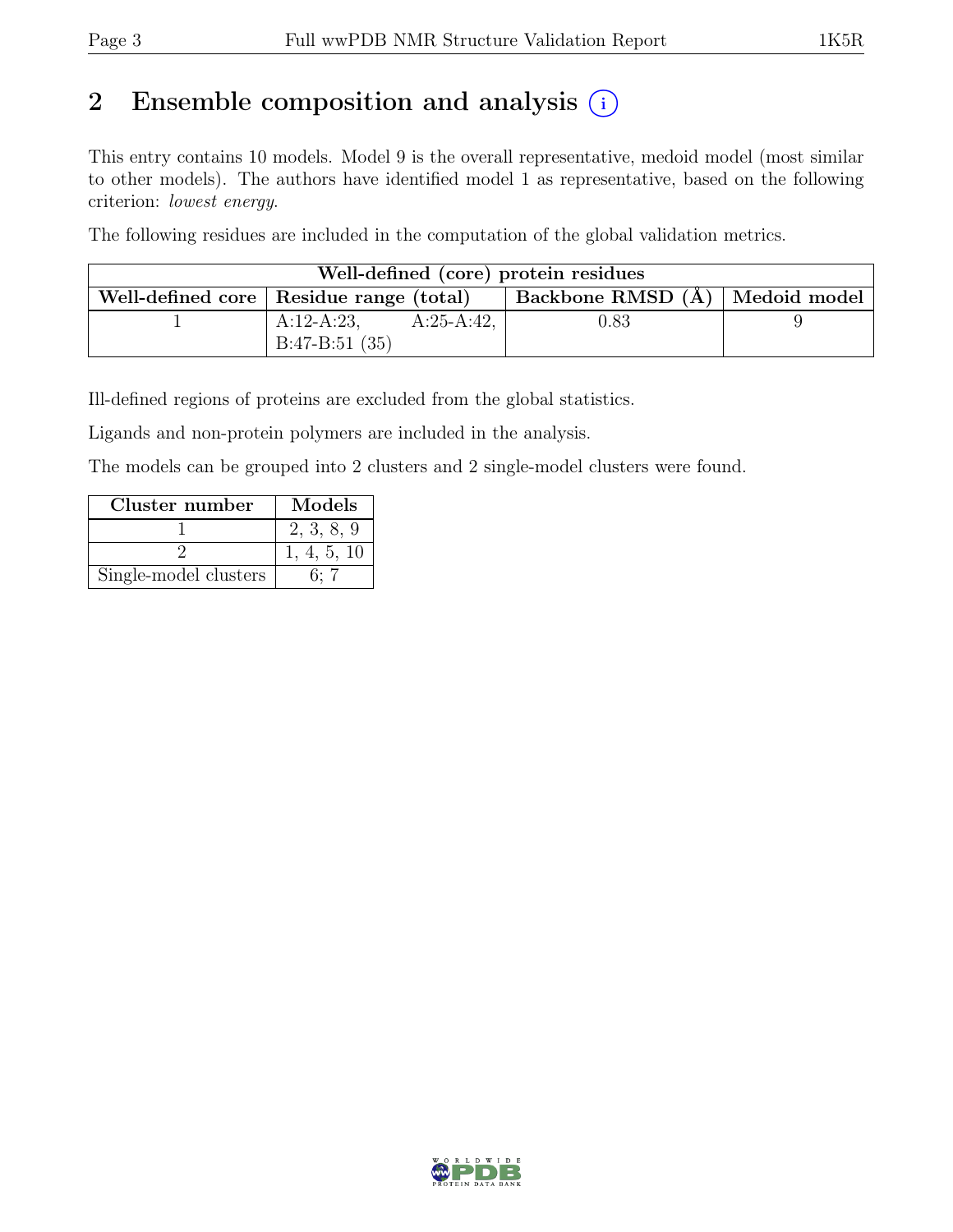# 3 Entry composition (i)

There are 2 unique types of molecules in this entry. The entry contains 780 atoms, of which 378 are hydrogens and 0 are deuteriums.

• Molecule 1 is a protein called 65 KDA YES-ASSOCIATED PROTEIN.

|  | Mol   Chain   Residues | Atoms          |     |      |    | Trace |  |  |
|--|------------------------|----------------|-----|------|----|-------|--|--|
|  |                        | $\text{Total}$ |     | H    |    |       |  |  |
|  |                        | 644            | 211 | -312 | 57 | 62    |  |  |

There is a discrepancy between the modelled and reference sequences:

|  | Chain   Residue   Modelled   Actual |            | Comment                       | Reference |
|--|-------------------------------------|------------|-------------------------------|-----------|
|  | ESD                                 | <b>SER</b> | modified residue   UNP P46937 |           |

• Molecule 2 is a protein called Fragment of WBP-1.

|  |  | Mol   Chain   Residues | Atoms   |  |       |  | Irace |  |
|--|--|------------------------|---------|--|-------|--|-------|--|
|  |  |                        | Total · |  | $C-H$ |  |       |  |
|  |  | 136                    | 46 —    |  |       |  |       |  |

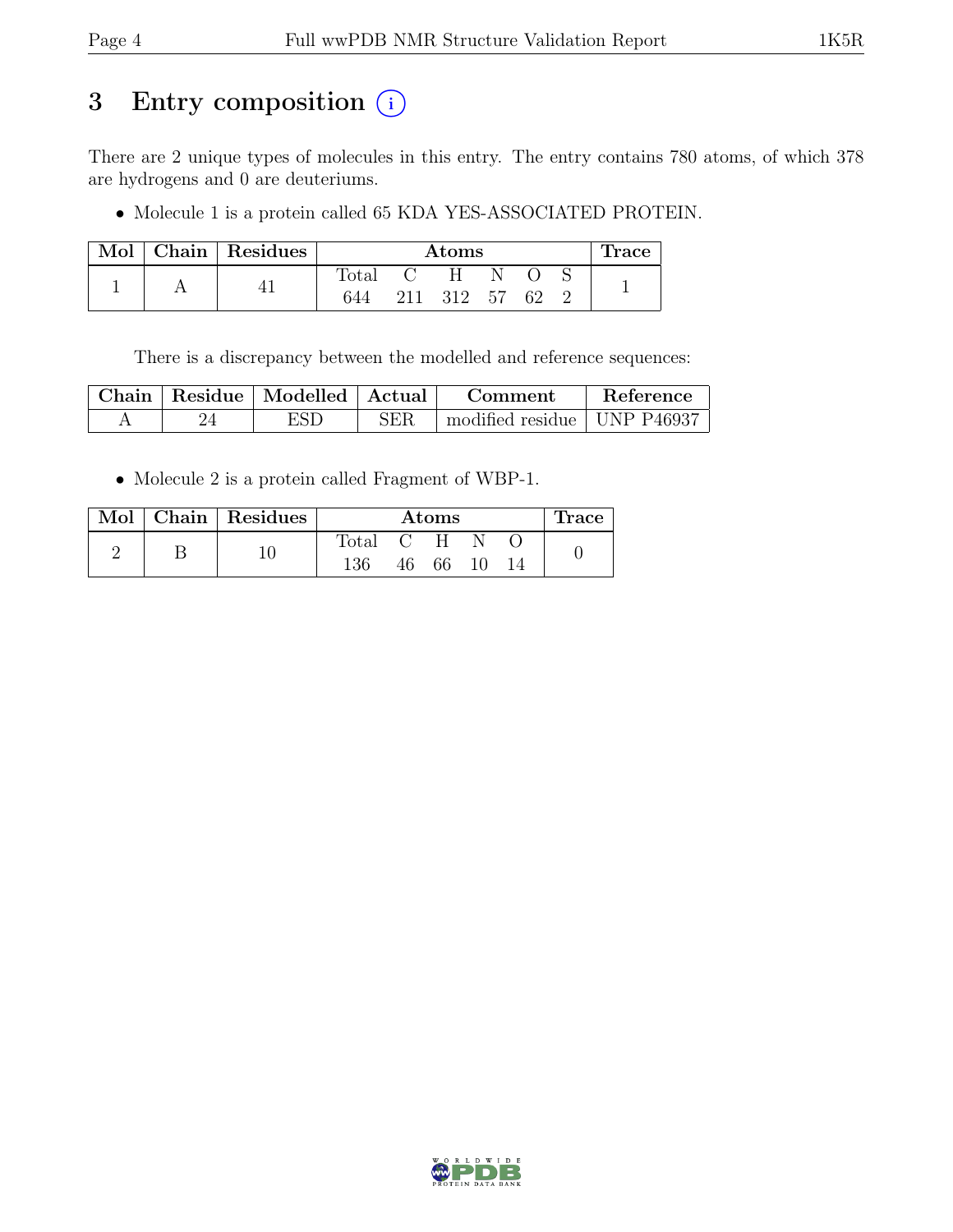# 4 Residue-property plots (i)

## <span id="page-4-0"></span>4.1 Average score per residue in the NMR ensemble

These plots are provided for all protein, RNA, DNA and oligosaccharide chains in the entry. The first graphic is the same as shown in the summary in section 1 of this report. The second graphic shows the sequence where residues are colour-coded according to the number of geometric quality criteria for which they contain at least one outlier:  $green = 0$ ,  $yellow = 1$ ,  $orange = 2$  and  $red =$ 3 or more. Stretches of 2 or more consecutive residues without any outliers are shown as green connectors. Residues which are classified as ill-defined in the NMR ensemble, are shown in cyan with an underline colour-coded according to the previous scheme. Residues which were present in the experimental sample, but not modelled in the final structure are shown in grey.

• Molecule 1: 65 KDA YES-ASSOCIATED PROTEIN



## 4.2 Scores per residue for each member of the ensemble

Colouring as in section [4.1](#page-4-0) above.

### 4.2.1 Score per residue for model 1



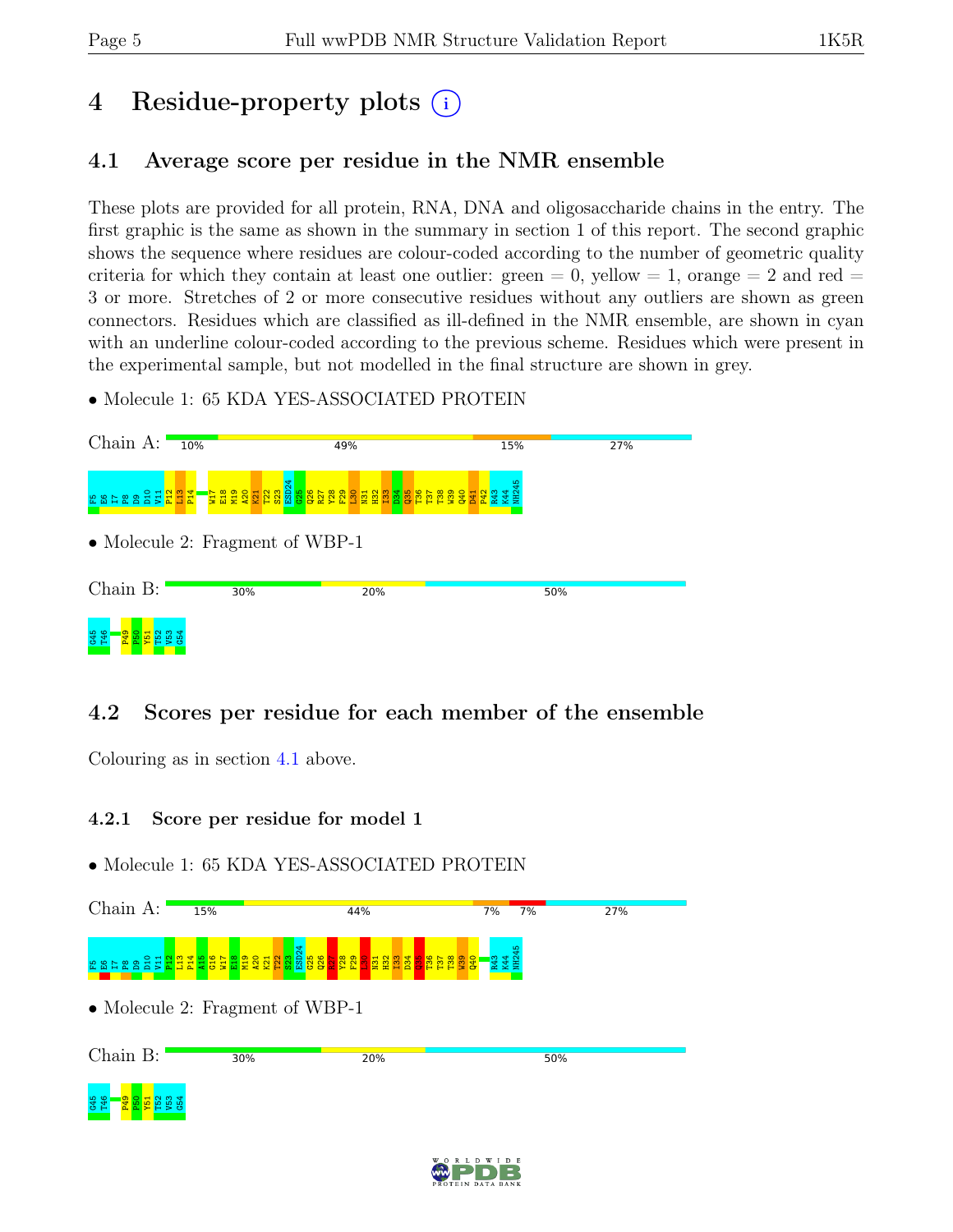### 4.2.2 Score per residue for model 2

• Molecule 1: 65 KDA YES-ASSOCIATED PROTEIN



### 4.2.3 Score per residue for model 3

## • Molecule 1: 65 KDA YES-ASSOCIATED PROTEIN

| Choin<br>$\Delta$ . | 15%    | 39% | 5%<br>15% | 27% |
|---------------------|--------|-----|-----------|-----|
| $O$ $H$             | $\sim$ |     | ÷<br>Ġ    |     |

• Molecule 2: Fragment of WBP-1

| Chain B:                               | 40% | 10% | 50% |
|----------------------------------------|-----|-----|-----|
| <b>Contract Contract</b><br>G45<br>T46 |     |     |     |

### 4.2.4 Score per residue for model 4



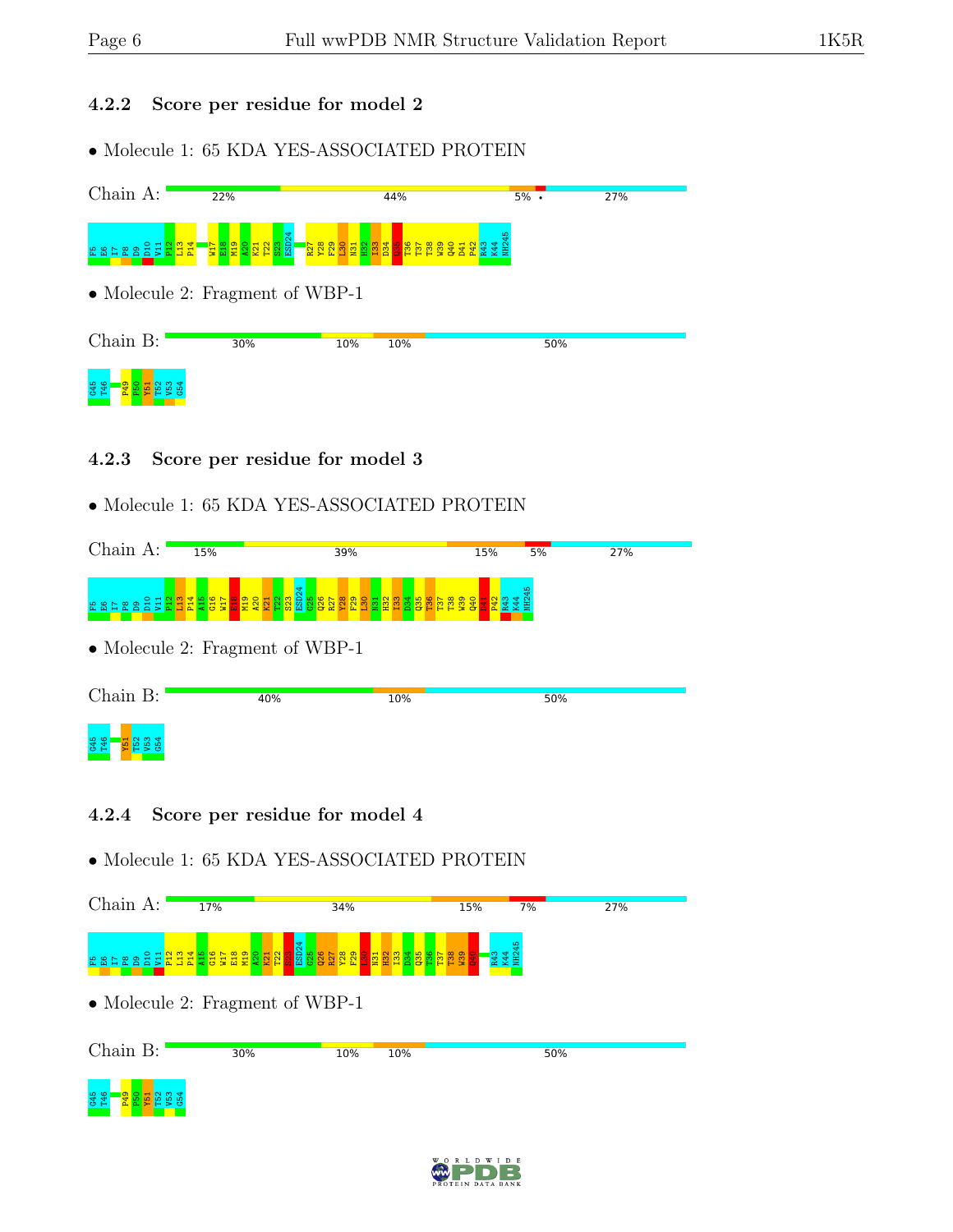### 4.2.5 Score per residue for model 5

• Molecule 1: 65 KDA YES-ASSOCIATED PROTEIN



### 4.2.6 Score per residue for model 6

## • Molecule 1: 65 KDA YES-ASSOCIATED PROTEIN

|                          | 17%                                         | 41%                                                     | 15%          | 27% |
|--------------------------|---------------------------------------------|---------------------------------------------------------|--------------|-----|
| $O$ $H$ $N$ $M$ $H$<br>문 | ထ.<br>. .<br>현<br>п<br>Σ<br><b>COL</b><br>н | $\sim$<br>$\mathbf{u}$<br>g<br>×<br>н<br><b>FR</b><br>⊷ | $\mathbf{H}$ |     |

• Molecule 2: Fragment of WBP-1

| Chain B:          | 30% | 20% | 50% |  |
|-------------------|-----|-----|-----|--|
| <b>G45</b><br>T46 |     |     |     |  |

### 4.2.7 Score per residue for model 7



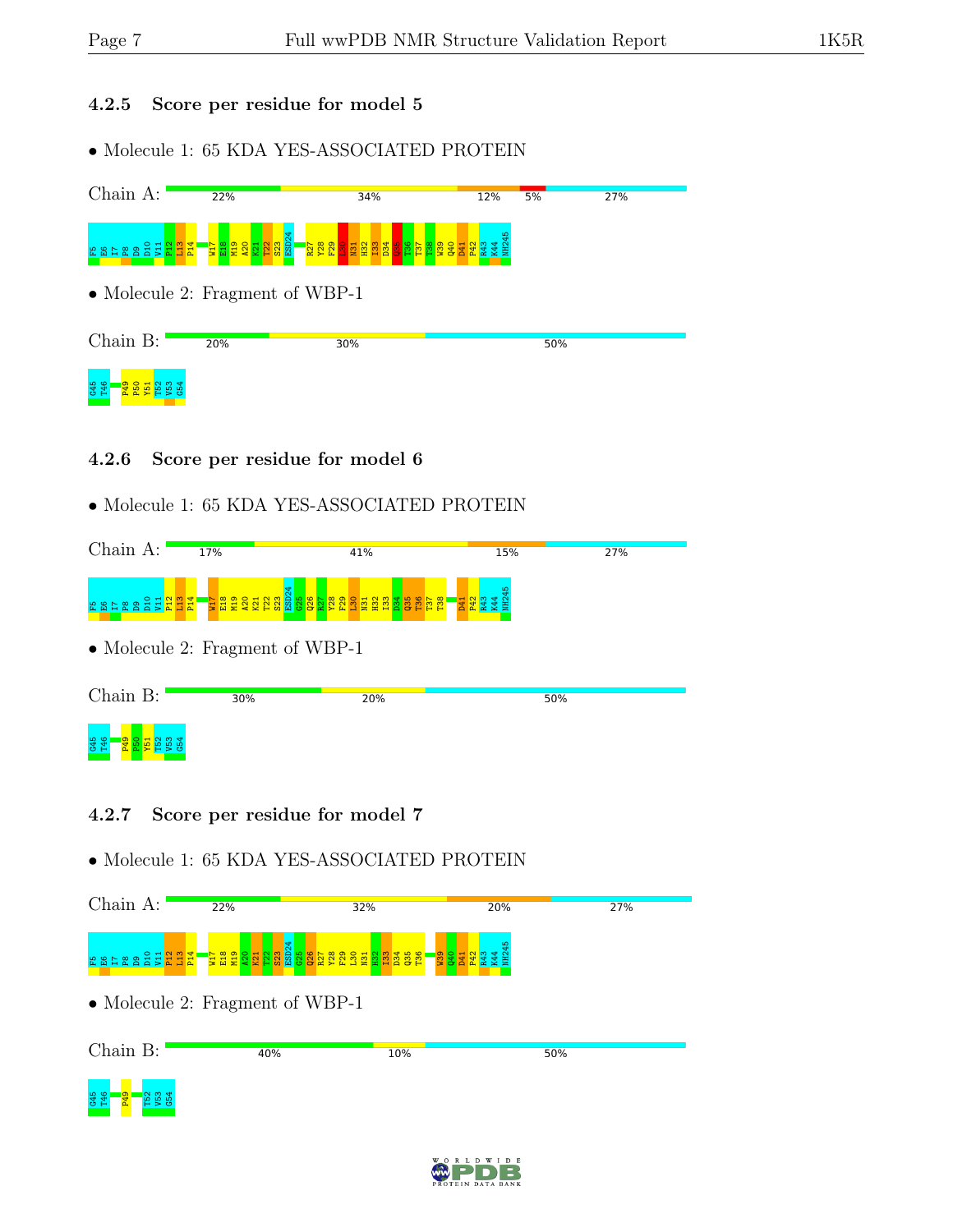### 4.2.8 Score per residue for model 8

• Molecule 1: 65 KDA YES-ASSOCIATED PROTEIN



## 4.2.9 Score per residue for model 9 (medoid)

## • Molecule 1: 65 KDA YES-ASSOCIATED PROTEIN

| Chain<br>A٠ | 17%                                                                                                        | 37%                                                                 | 10%              | 10% | 27% |
|-------------|------------------------------------------------------------------------------------------------------------|---------------------------------------------------------------------|------------------|-----|-----|
| 医菌          | OHNM400L0<br>$\blacksquare$<br>Ē<br>$\mathbf -$<br>$\mathbf{H}$<br>$\mathbf{H}$<br>$\mathbf -$<br><b>P</b> | <mark>នួន ដូន ន</mark> ួន<br><b>PR</b><br>-<br>CV.<br>$\sim$ $\sim$ | ø<br>−<br>з<br>⊢ |     |     |

• Molecule 2: Fragment of WBP-1

| Chain B:   | 50% | 50% |
|------------|-----|-----|
| G45<br>T46 |     |     |

### 4.2.10 Score per residue for model 10



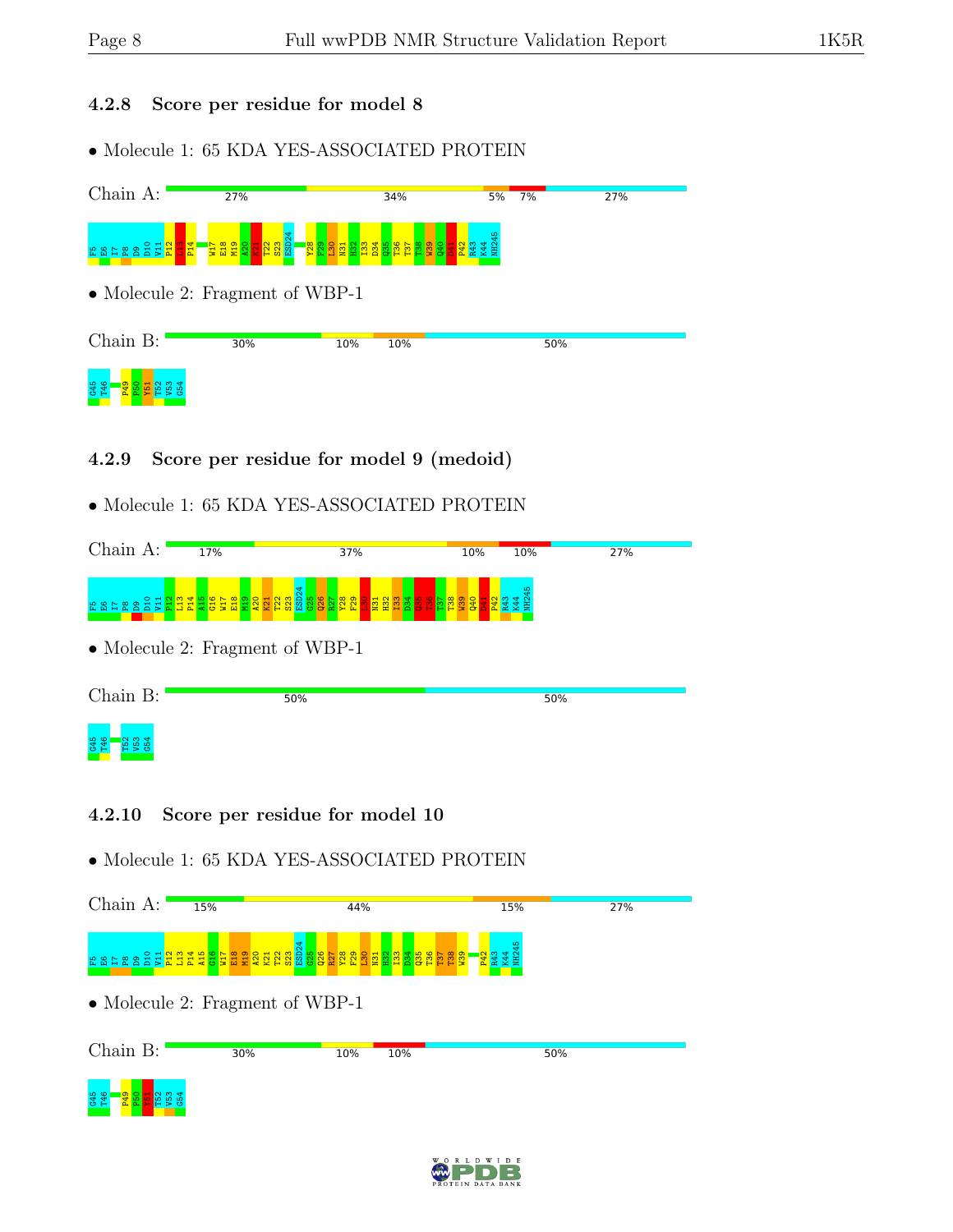# 5 Refinement protocol and experimental data overview  $(i)$

The models were refined using the following method: simulated anneling.

Of the 200 calculated structures, 10 were deposited, based on the following criterion: structures with the lowest energy.

The following table shows the software used for structure solution, optimisation and refinement.

| $\vert$ Software name $\vert$ Classification $\vert$ Version |            |  |
|--------------------------------------------------------------|------------|--|
| X-PLOR                                                       | refinement |  |

No chemical shift data was provided.

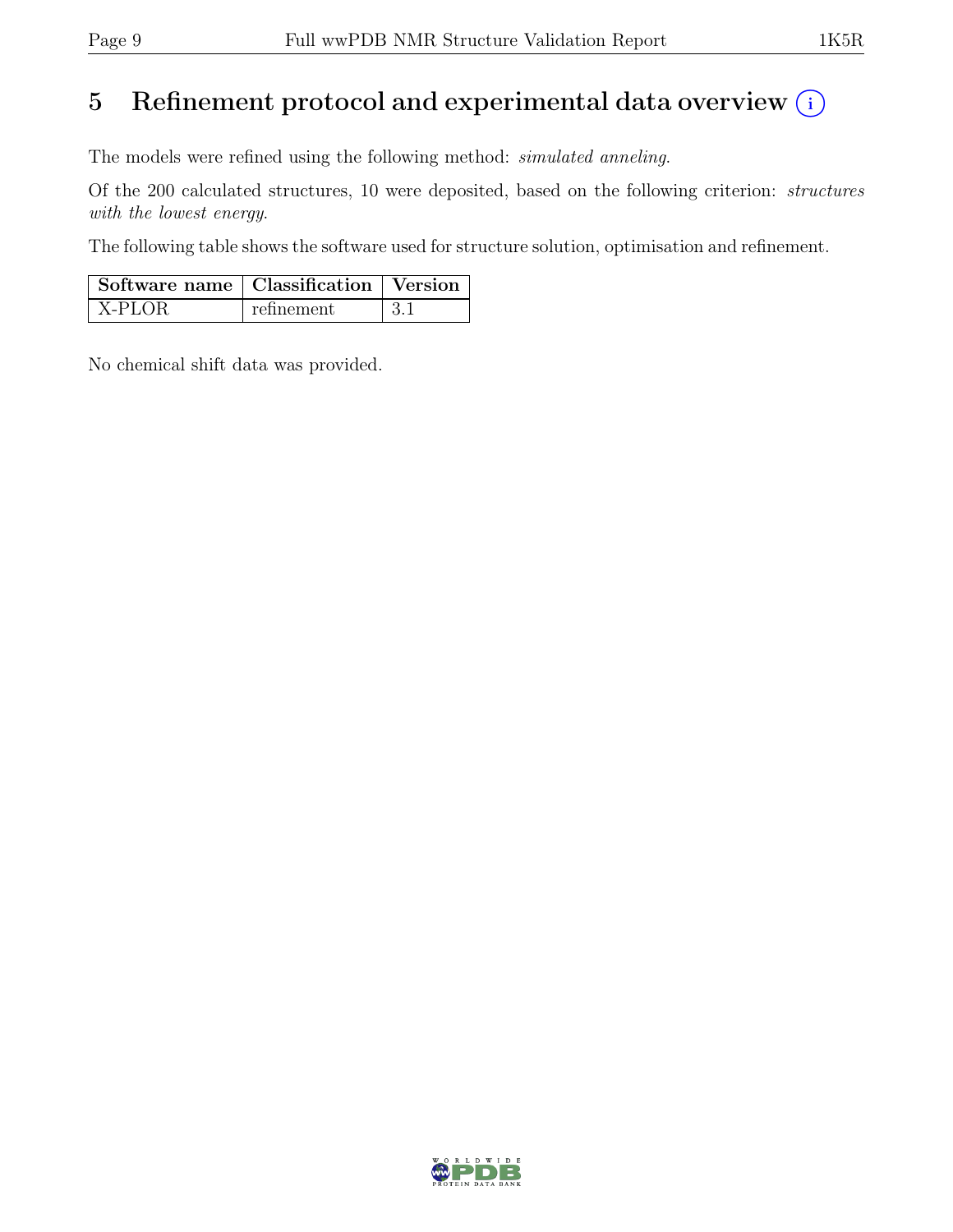# 6 Model quality  $(i)$

# 6.1 Standard geometry (i)

Bond lengths and bond angles in the following residue types are not validated in this section: ESD, NH2

There are no covalent bond-length or bond-angle outliers.

Chiral center outliers are detected by calculating the chiral volume of a chiral center and verifying if the center is modelled as a planar moiety or with the opposite hand. A planarity outlier is detected by checking planarity of atoms in a peptide group, atoms in a mainchain group or atoms of a sidechain that are expected to be planar.

|  | Mol   Chain   Chirality   Planarity |               |
|--|-------------------------------------|---------------|
|  | $0.0 \pm 0.0$                       | $0.7 \pm 0.5$ |
|  |                                     |               |

There are no bond-length outliers.

There are no bond-angle outliers.

There are no chirality outliers.

All unique planar outliers are listed below.

|  |  |                             | Mol   Chain   Res   Type   Group   Models (Total) |
|--|--|-----------------------------|---------------------------------------------------|
|  |  | $\sqrt{23}$   SER   Peptide |                                                   |

# 6.2 Too-close contacts  $(i)$

In the following table, the Non-H and H(model) columns list the number of non-hydrogen atoms and hydrogen atoms in each chain respectively. The H(added) column lists the number of hydrogen atoms added and optimized by MolProbity. The Clashes column lists the number of clashes averaged over the ensemble.

| Mol |      | Chain   Non-H   $H(model)$   $H(added)$ |      | Clashes  |
|-----|------|-----------------------------------------|------|----------|
|     | 246  |                                         | 227  | $28 + 5$ |
|     | 40   | 27                                      | 27   | $1 + 2$  |
|     | 2860 | 2640                                    | 2640 | 282      |

The all-atom clashscore is defined as the number of clashes found per 1000 atoms (including hydrogen atoms). The all-atom clashscore for this structure is 51.

All unique clashes are listed below, sorted by their clash magnitude.

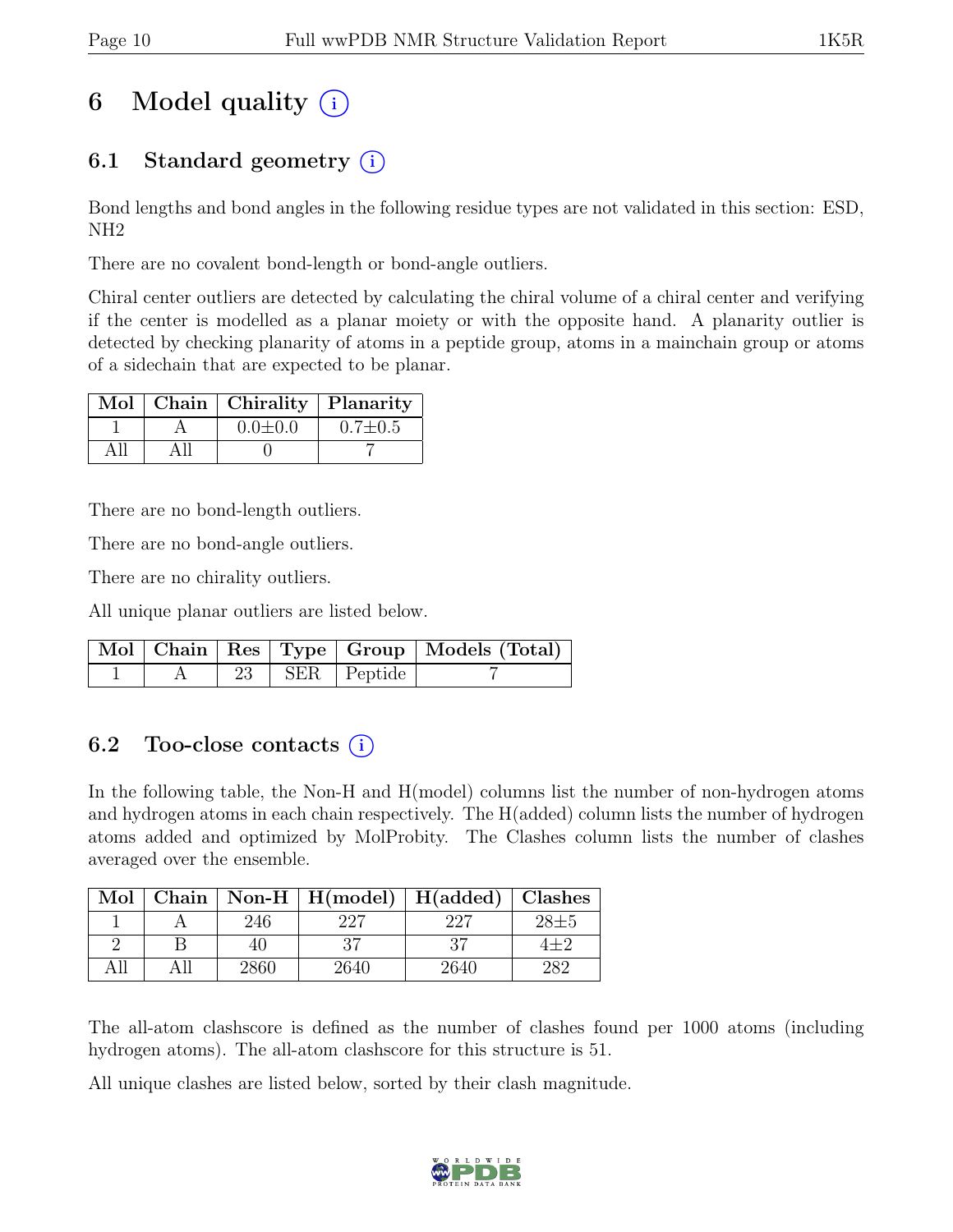| I<br>× |
|--------|
|--------|

|                                            |                   |              |             | Models          |                |  |
|--------------------------------------------|-------------------|--------------|-------------|-----------------|----------------|--|
| Atom-1                                     | Atom-2            | $Clash(\AA)$ | Distance(A) | Worst           | Total          |  |
| 1:A:30:LEU:HD21                            | 2:B:51:TYR:CD1    | 0.94         | 1.97        | $\overline{4}$  | 1              |  |
| 1:A:13:LEU:HD21                            | 1: A: 19: MET:CE  | 0.91         | 1.96        | $\mathbf{1}$    | $\overline{4}$ |  |
| 1: A:28:TYR:CE2                            | 1: A:37:THR:HG21  | 0.89         | 2.03        | $\overline{3}$  | $\mathbf{1}$   |  |
| 1:A:36:THR:HG22                            | 2: B:51: TYR: CE2 | 0.83         | 2.07        | $\sqrt{2}$      | $\mathbf{1}$   |  |
| 1: A:28:TYR:CE2                            | 1:A:30:LEU:HD12   | 0.79         | 2.11        | $\overline{9}$  | $\overline{5}$ |  |
| 1:A:13:LEU:HD11                            | 1:A:19:MET:CE     | 0.77         | 2.09        | $\overline{4}$  | $\overline{2}$ |  |
| 1:A:37:THR:HG21                            | 2:B:49:PRO:HG2    | 0.76         | 1.56        | $\overline{4}$  | $\overline{3}$ |  |
| 1: A:28:TYR:CE2                            | 1:A:37:THR:HG22   | 0.75         | 2.16        | 10              | $\overline{3}$ |  |
| 1:A:17:TRP:CZ3                             | 1: A:38:THR:HG23  | 0.71         | 2.19        | 10              | $\overline{3}$ |  |
| 1: A:28:TYR:CZ                             | 1:A:30:LEU:HD12   | 0.71         | 2.20        | $\overline{1}$  | $\overline{5}$ |  |
| 1:A:22:THR:HG22                            | 2:B:49:PRO:HB3    | 0.71         | 1.63        | $\bf 5$         | $\overline{5}$ |  |
| 1: A:28:TYR:OH                             | 1:A:30:LEU:HD12   | 0.71         | 1.86        | $\overline{4}$  | $\overline{4}$ |  |
| 1:A:13:LEU:HD21                            | 1:A:19:MET:HE1    | 0.70         | 1.62        | $\mathbf{1}$    | $\overline{3}$ |  |
| 1:A:35:GLN:O                               | 1:A:36:THR:HG23   | 0.70         | 1.87        | $6\phantom{.}6$ | $\overline{5}$ |  |
| 1:A:13:LEU:HD11                            | 1:A:29:PHE:CE1    | 0.69         | 2.23        | $\overline{1}$  | $\mathbf{1}$   |  |
| 1:A:36:THR:HG22                            | 2: B:51: TYR:OH   | 0.69         | 1.88        | $8\,$           | $\mathbf{1}$   |  |
| 1: A:37:THR:HG21                           | 2:B:49:PRO:CG     | 0.67         | 2.20        | $\sqrt{4}$      | $\overline{2}$ |  |
| 1: A:28:TYR:CD2                            | 1: A:37:THR:HG21  | 0.63         | 2.28        | $\sqrt{3}$      | $\mathbf{1}$   |  |
| 1:A:13:LEU:HD21                            | 1:A:19:MET:HE3    | 0.62         | 1.71        | $8\,$           | $\overline{3}$ |  |
| 1:A:13:LEU:HD21                            | 1:A:29:PHE:CE1    | 0.61         | 2.31        | $\overline{5}$  | 1              |  |
| 1: A:28:TYR:HE2                            | 1: A:37:THR:HG22  | 0.60         | 1.54        | 10              | $\overline{3}$ |  |
| 1:A:38:THR:HG21                            | 1:A:42:PRO:HG3    | 0.60         | 1.73        | 10              | $\overline{2}$ |  |
| 1: A:22:THR:HG22                           | 2:B:49:PRO:CA     | 0.59         | 2.28        | $\mathbf{1}$    | $\mathbf{1}$   |  |
| 1:A:17:TRP:NE1                             | 1:A:33:ILE:HD11   | 0.58         | 2.13        | $\overline{7}$  | $\overline{1}$ |  |
| 1:A:13:LEU:HD21                            | 1:A:19:MET:HE2    | 0.58         | 1.75        | $\overline{2}$  | $\mathbf{1}$   |  |
| 1:A:13:LEU:HD12                            | 1:A:14:PRO:CD     | 0.56         | 2.31        | $\,6\,$         | $\mathbf 1$    |  |
| 1:A:17:TRP:HE1                             | 1:A:33:ILE:HD11   | 0.56         | 1.60        | $\overline{7}$  | $\mathbf 1$    |  |
| 1:A:20:ALA:HB3                             | 1: A:30: LEU:CD1  | 0.56         | 2.31        | $\overline{5}$  | $\overline{3}$ |  |
| $1:A:22:\overline{\text{THR}:\text{HG}22}$ | 2: B:49: PRO:HA   | 0.55         | 1.78        | $\mathbf{1}$    | $\mathbf{1}$   |  |
| 1:A:17:TRP:HZ3                             | 1:A:38:THR:HG23   | 0.55         | 1.59        | 10              | $\overline{2}$ |  |
| 1:A:13:LEU:HD23                            | 1:A:14:PRO:CD     | 0.54         | 2.32        | $\overline{5}$  | $\overline{2}$ |  |
| 1:A:13:LEU:CD2                             | 1:A:29:PHE:CD1    | 0.54         | 2.91        | $\bf 5$         | $\mathbf{1}$   |  |
| 1:A:13:LEU:HD11                            | 1: A: 19: MET: SD | 0.54         | 2.43        | $\overline{4}$  | $\mathbf{1}$   |  |
| 1:A:13:LEU:CD1                             | 1: A:29: PHE:CE1  | 0.53         | 2.91        | $\mathbf{1}$    | $\mathbf{1}$   |  |
| 1:A:17:TRP:CH2                             | 1:A:38:THR:HG23   | 0.53         | 2.38        | 6               | $\mathbf{1}$   |  |
| 1: A:29:PHE:N                              | 1:A:29:PHE:CD1    | 0.52         | 2.77        | 9               | $\overline{4}$ |  |
| 1:A:17:TRP:CZ2                             | 1:A:31:ASN:ND2    | 0.52         | 2.77        | $8\,$           | $\overline{5}$ |  |
| 1: A:36:THR:CG2                            | 2: B:51: TYR: CZ  | 0.52         | 2.93        | 10              | $\mathbf{1}$   |  |
| 1: A:28:TYR:CD1                            | 1: A:28:TYR:N     | 0.52         | 2.78        | 9               | 6              |  |
| 1:A:22:THR:HG21                            | 1: A:39:TRP:CH2   | 0.52         | 2.40        | $8\,$           | $\mathbf{1}$   |  |
| 1: A:16: GLY:O                             | 1:A:33:ILE:HD11   | 0.52         | 2.05        | $\overline{3}$  | $\mathbf{1}$   |  |
| 1:A:17:TRP:CH2                             | 1:A:31:ASN:ND2    | 0.52         | 2.77        | $\overline{2}$  | $\overline{2}$ |  |

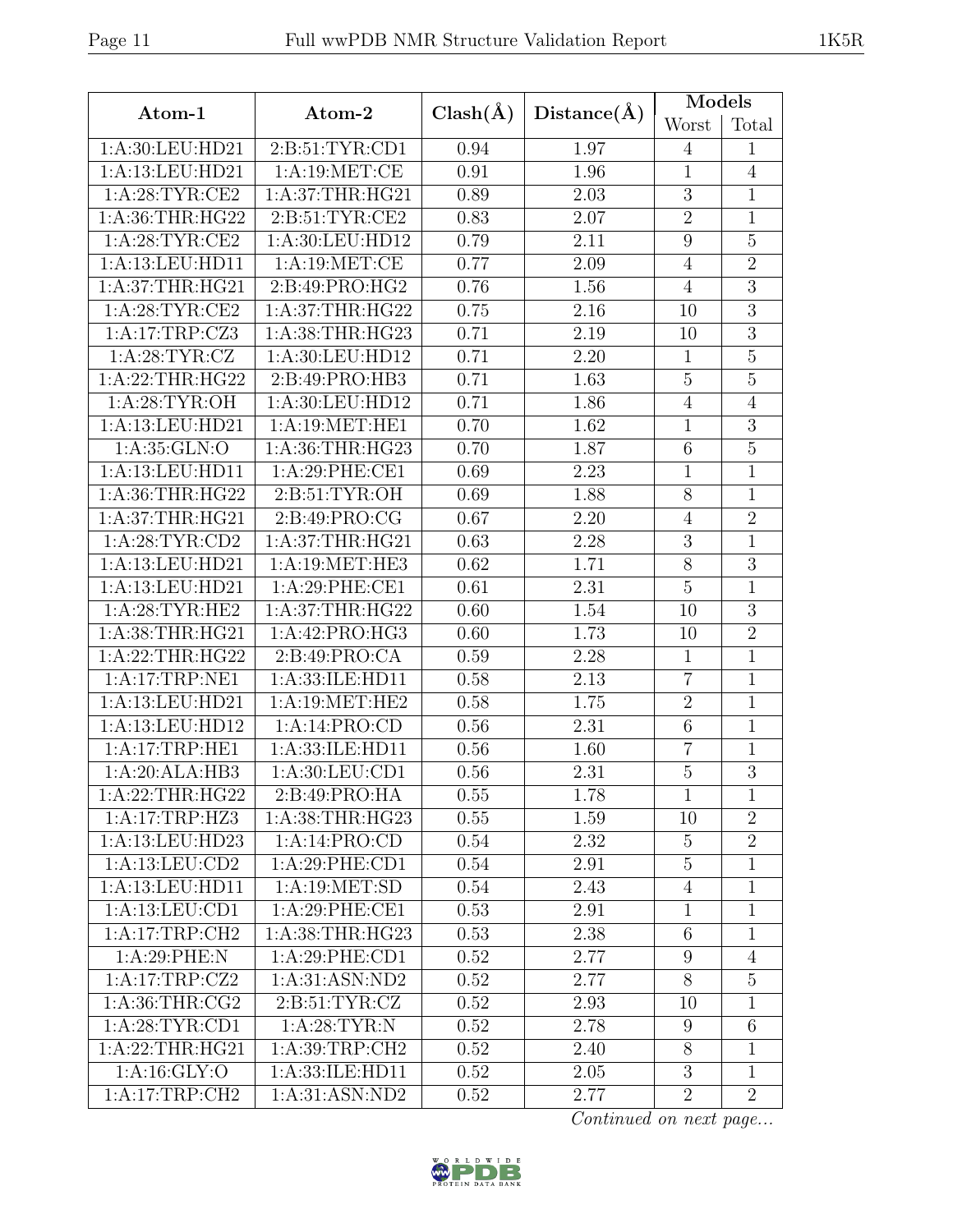| Continuea from previous page |                                |              |             | Models           |                 |
|------------------------------|--------------------------------|--------------|-------------|------------------|-----------------|
| Atom-1                       | Atom-2                         | $Clash(\AA)$ | Distance(A) | Worst            | Total           |
| 1:A:30:LEU:HD12              | 1: A:37:THR:HG22               | 0.52         | 1.81        | 6                | 1               |
| 1:A:37:THR:HG21              | 2:B:50:PRO:O                   | 0.51         | 2.06        | $\mathbf 5$      | $\mathbf{1}$    |
| 1:A:29:PHE:CZ                | 1:A:42:PRO:O                   | 0.51         | 2.64        | $\overline{7}$   | $\mathbf{1}$    |
| 1: A:28:TYR:O                | 1: A:28:TYR:CD1                | 0.51         | 2.64        | $\overline{3}$   | $\overline{1}$  |
| 1:A:13:LEU:HD21              | 1:A:29:PHE:CD1                 | 0.51         | 2.41        | $\bf 5$          | $\mathbf{1}$    |
| 1:A:20:ALA:CB                | 1:A:30:LEU:HD13                | 0.51         | 2.36        | $\overline{9}$   | $\overline{2}$  |
| 1:A:41:ASP:CB                | 1:A:42:PRO:CD                  | 0.50         | 2.89        | $\overline{2}$   | $\overline{5}$  |
| 1:A:14:PRO:O                 | 1:A:17:TRP:CD1                 | 0.50         | 2.64        | 10               | $\overline{1}$  |
| 1: A:36:THR:HG22             | 2:B:51:TYR:CE1                 | 0.50         | 2.42        | 10               | $\mathbf 1$     |
| 1:A:13:LEU:CD2               | 1:A:29:PHE:CE1                 | 0.50         | 2.95        | $\overline{5}$   | $\mathbf 1$     |
| 1:A:17:TRP:CZ3               | 1: A:38:THR:CG2                | 0.50         | 2.94        | 10               | $\overline{2}$  |
| 1:A:13:LEU:HD23              | 1:A:14:PRO:HD2                 | 0.49         | 1.83        | $\overline{7}$   | $\overline{2}$  |
| 1:A:17:TRP:CZ3               | 1: A:38:THR:HG22               | 0.49         | 2.42        | $\boldsymbol{9}$ | $\overline{2}$  |
| 1:A:32:HIS:CE1               | 1:A:33:ILE:HG23                | 0.49         | 2.42        | $\mathbf{1}$     | $\mathbf{1}$    |
| 1: A:28:TYR:CE2              | 1: A:30: LEU:CD1               | 0.49         | 2.92        | $\boldsymbol{9}$ | $\mathfrak{Z}$  |
| 1:A:30:LEU:HD23              | 1:A:32:HIS:HB2                 | 0.49         | 1.83        | $\overline{5}$   | $\mathbf{1}$    |
| 1: A:29:PHE:O                | 1: A:31: ASN: N                | 0.49         | 2.46        | 10               | $\overline{2}$  |
| 1:A:17:TRP:CZ2               | 1:A:31:ASN:OD1                 | 0.48         | 2.67        | 9                | $\overline{4}$  |
| 1:A:17:TRP:CE3               | 1: A:29:PHE:O                  | 0.48         | 2.66        | $\overline{4}$   | $\overline{4}$  |
| 1:A:29:PHE:CD1               | 1:A:42:PRO:HG2                 | 0.48         | 2.43        | $\boldsymbol{2}$ | $\mathbf{1}$    |
| 1:A:17:TRP:CH2               | 1: A:31: ASN:OD1               | 0.48         | 2.66        | $\overline{5}$   | $\mathbf{1}$    |
| 1: A:37:THR:HG21             | 2:B:49:PRO:O                   | 0.48         | 2.07        | $8\,$            | $\overline{2}$  |
| 1: A:30: LEU: HD21           | $2: B:51: TYR: \overline{C}E1$ | 0.48         | 2.42        | $\overline{4}$   | $\overline{1}$  |
| 1:A:20:ALA:O                 | 1: A:28:TYR:CE2                | 0.47         | 2.67        | $\sqrt{6}$       | $\mathbf{1}$    |
| 1:A:41:ASP:CB                | 1:A:42:PRO:HD3                 | 0.47         | 2.40        | $\,6$            | 6               |
| 1:A:17:TRP:CZ3               | 1: A:29:PHE:O                  | 0.47         | 2.67        | $\overline{4}$   | $\overline{3}$  |
| 1:A:41:ASP:N                 | 1:A:42:PRO:CD                  | 0.47         | 2.77        | $\overline{7}$   | $\overline{2}$  |
| 1: A:21: LYS: CG             | 1:A:22:THR:N                   | 0.47         | 2.77        | $\overline{9}$   | $\mathbf{1}$    |
| 2: B:51: TYR: CD2            | 2: B:51: TYR:O                 | 0.47         | 2.68        | 1                | $\mathbf{1}$    |
| 1: A:35: GLN:O               | 2:B:51:TYR:CE1                 | 0.47         | 2.68        | $\overline{5}$   | 1               |
| 1: A:21: LYS:O               | 1: A:28:TYR:CZ                 | 0.47         | 2.68        | 8                | $\mathbf{1}$    |
| 1: A:36:THR:HG22             | 2: B:51: TYR: CZ               | 0.47         | 2.44        | $8\,$            | $\overline{2}$  |
| 1:A:13:LEU:HD11              | 1:A:29:PHE:CD1                 | 0.47         | 2.44        | $\mathbf{1}$     | 1               |
| 1:A:13:LEU:HD22              | 1:A:19:MET:CE                  | 0.47         | 2.39        | 10               | $\mathbf{1}$    |
| 1:A:13:LEU:CD1               | 1: A: 19: MET:CE               | 0.47         | 2.92        | 3                | $\overline{2}$  |
| 1:A:22:THR:HG22              | 2: B:49: PRO:CB                | 0.47         | 2.40        | $\mathbf{1}$     | $\overline{2}$  |
| 1: A:32: HIS: CG             | 1: A:32: HIS:O                 | 0.47         | 2.68        | $\mathbf{3}$     | $\overline{2}$  |
| 1:A:28:TYR:CZ                | 2:B:49:PRO:CG                  | 0.47         | 2.98        | $6\,$            | $\mathbf{1}$    |
| 1:A:14:PRO:HG2               | 1:A:17:TRP:CG                  | 0.46         | 2.45        | $\overline{5}$   | $6\phantom{.}6$ |
| 1:A:17:TRP:CZ2               | 1: A:31: ASN: CG               | 0.46         | 2.89        | $\overline{4}$   | $\overline{8}$  |
| 1: A:21: LYS:O               | 1: A:28:TYR:CE2                | 0.46         | 2.68        | $8\,$            | $\mathbf{1}$    |

Continued from previous page.

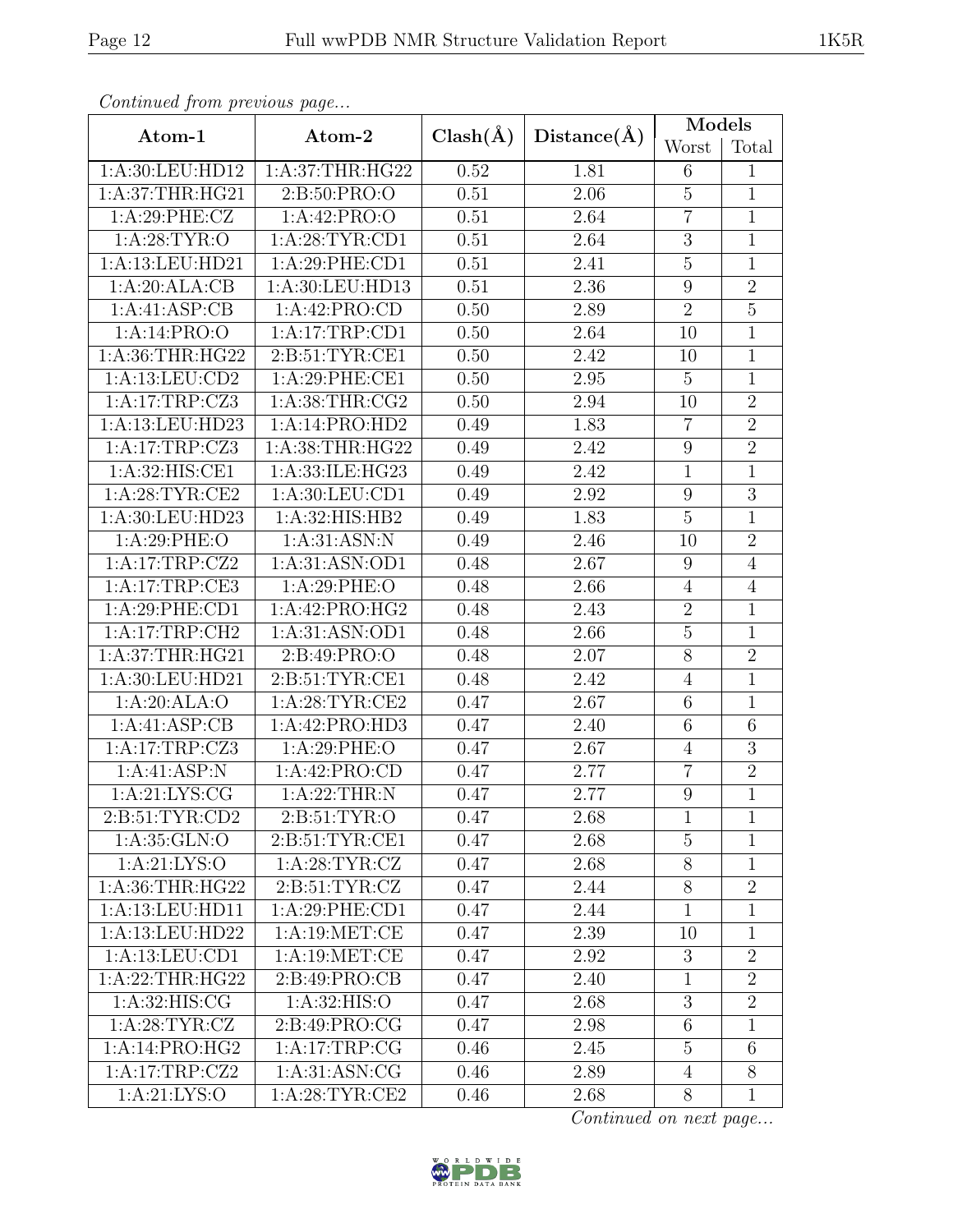| Continuea from previous page |                    |              |                   | Models           |                |
|------------------------------|--------------------|--------------|-------------------|------------------|----------------|
| Atom-1                       | Atom-2             | $Clash(\AA)$ | Distance(A)       | Worst            | Total          |
| 1:A:31:ASN:OD1               | 1:A:33:ILE:HD11    | 0.46         | 2.10              | 9                | $\overline{2}$ |
| 1:A:22:THR:HG21              | 1: A:26: GLN:HB3   | 0.46         | 1.88              | $\boldsymbol{9}$ | $\overline{2}$ |
| 1:A:17:TRP:CE2               | 1:A:31:ASN:OD1     | 0.46         | 2.69              | 10               | $\mathbf 1$    |
| 1:A:14:PRO:HB2               | 1:A:17:TRP:CD1     | 0.46         | 2.46              | $\overline{7}$   | $\overline{8}$ |
| 1: A:36:THR: C               | 1: A:37:THR:HG23   | 0.46         | 2.32              | $\,6$            | $\mathbf{1}$   |
| 1: A:28:TYR:CE1              | 2:B:49:PRO:CG      | 0.45         | 2.99              | 6                | $\overline{1}$ |
| 1: A: 33: ILE: HG23          | 1: A:34: ASP: N    | 0.45         | 2.27              | $\overline{2}$   | $\overline{3}$ |
| 1:A:14:PRO:CG                | 1:A:17:TRP:CD2     | 0.45         | 2.99              | $\overline{4}$   | $\overline{1}$ |
| 1:A:20:ALA:O                 | 1: A:28:TYR:CD2    | 0.45         | 2.69              | $\,6$            | $\overline{1}$ |
| 1:A:19:MET:CB                | 1:A:29:PHE:HA      | 0.45         | 2.42              | $\mathbf 5$      | $\mathbf{1}$   |
| 1:A:13:LEU:HD12              | 1:A:14:PRO:HD2     | 0.45         | 1.88              | $\overline{6}$   | $\mathbf{1}$   |
| 1:A:17:TRP:CH2               | 1: A:31: ASN: CB   | 0.45         | 3.00              | 8                | $\overline{2}$ |
| 1:A:29:PHE:CD1               | 1:A:42:PRO:CG      | 0.44         | 3.00              | $\sqrt{2}$       | $\mathbf 1$    |
| 1: A:28:TYR:HB3              | 1:A:39:TRP:CZ3     | 0.44         | 2.48              | $\overline{3}$   | $\mathbf{1}$   |
| 1:A:17:TRP:CH2               | 1: A:38:THR:CG2    | 0.44         | 3.00              | $\,6\,$          | $\mathbf{1}$   |
| 1: A:28:TYR:OH               | 1: A:30: LEU:CD1   | 0.44         | 2.66              | $\overline{3}$   | $\overline{2}$ |
| 1:A:38:THR:O                 | 1:A:40:GLN:N       | 0.44         | $\overline{2}.50$ | $\mathfrak{Z}$   | $\overline{2}$ |
| 1:A:17:TRP:CH2               | 1: A:31: ASN: CG   | 0.44         | 2.91              | $\overline{5}$   | $\overline{4}$ |
| 1: A:26: GLN:CG              | 1:A:39:TRP:CZ2     | 0.44         | 3.00              | $\overline{7}$   | $\overline{2}$ |
| 1:A:28:TYR:HB3               | 1:A:39:TRP:CE3     | 0.44         | 2.48              | $\sqrt{2}$       | $\overline{1}$ |
| 1:A:31:ASN:OD1               | 1:A:33:ILE:CG2     | 0.44         | 2.66              | $\overline{2}$   | $\overline{2}$ |
| 1: A:28:TYR:CZ               | 2:B:49:PRO:HB2     | 0.44         | 2.48              | $\overline{6}$   | $\mathbf{1}$   |
| 1:A:17:TRP:CD2               | 1:A:31:ASN:HB3     | 0.43         | 2.48              | $\overline{7}$   | $\overline{1}$ |
| 1:A:20:ALA:O                 | 1: A:28:TYR:CE1    | 0.43         | 2.71              | 10               | $\overline{1}$ |
| 1:A:25:GLY:O                 | 1:A:27:ARG:N       | 0.43         | 2.51              | $\mathbf{1}$     | $\overline{1}$ |
| 1:A:13:LEU:CD2               | 1:A:19:MET:CE      | 0.43         | 2.92              | $8\,$            | $\overline{1}$ |
| 1:A:17:TRP:CH2               | 1:A:31:ASN:HB2     | 0.43         | 2.48              | $\mathbf{1}$     | $\overline{4}$ |
| 1:A:17:TRP:CG                | 1:A:31:ASN:HB3     | 0.43         | 2.49              | $\overline{7}$   | $\overline{1}$ |
| 1:A:37:THR:CG2               | 2: B:49: PRO:O     | 0.43         | 2.67              | 8                | 1              |
| 1:A:31:ASN:OD1               | 1: A: 33: ILE: CD1 | 0.43         | 2.66              | $9\phantom{.0}$  | $\overline{2}$ |
| 1:A:14:PRO:HB2               | 1:A:17:TRP:CG      | 0.43         | 2.49              | 6                | 1              |
| 1: A:16: GLY:O               | 1: A:33: ILE: CG2  | 0.43         | 2.67              | $\overline{4}$   | $\mathfrak{Z}$ |
| 1:A:18:GLU:N                 | 1: A:30: LEU:O     | 0.43         | 2.52              | 7                | $\overline{2}$ |
| 1:A:13:LEU:CD2               | 1:A:14:PRO:HD2     | 0.43         | 2.44              | $\mathbf 5$      | $\mathbf{1}$   |
| 1:A:13:LEU:HD23              | 1:A:14:PRO:N       | 0.42         | 2.29              | $\overline{2}$   | $\mathbf{1}$   |
| 1:A:14:PRO:HB2               | 1:A:17:TRP:CD2     | 0.42         | 2.49              | $\sqrt{2}$       | $\mathbf{1}$   |
| 1: A:28:TYR:CE2              | 1: A:37:THR:CG2    | 0.42         | 3.02              | $\sqrt{2}$       | $\mathbf{1}$   |
| 1:A:28:TYR:CE1               | 2:B:49:PRO:HB3     | 0.42         | 2.49              | $\overline{7}$   | $\mathbf{1}$   |
| 1: A:31: ASN: N              | 1:A:31:ASN:OD1     | 0.42         | 2.52              | $\overline{7}$   | $\mathbf{1}$   |
| 1: A:36:THR:O                | 1: A:37:THR:CG2    | 0.42         | 2.67              | $\,6$            | $\overline{1}$ |
| 1:A:16:GLY:O                 | 1:A:32:HIS:NE2     | 0.42         | 2.53              | $\overline{9}$   | $\mathbf{1}$   |

Continued from previous page.

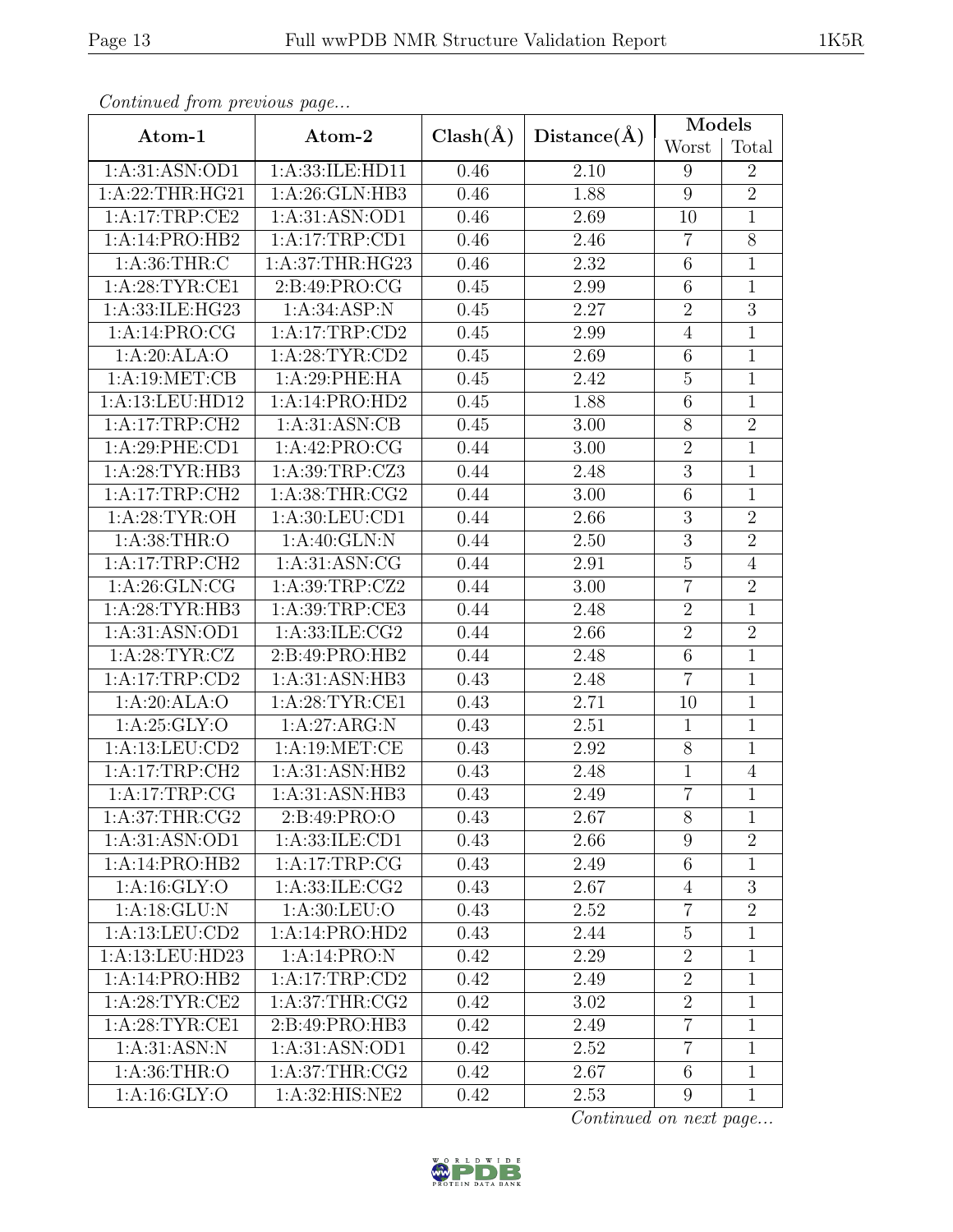| Atom-1           | Atom-2            | $Clash(\AA)$ | Distance(A) | Models           |                |
|------------------|-------------------|--------------|-------------|------------------|----------------|
|                  |                   |              |             | Worst            | Total          |
| 1:A:18:GLU:HB2   | 1:A:32:HIS:CE1    | 0.42         | 2.49        | $\overline{4}$   | 1              |
| 1:A:14:PRO:HB2   | 1:A:17:TRP:CE2    | 0.42         | 2.49        | $\boldsymbol{9}$ | $\overline{3}$ |
| 1: A:31: ASN:O   | 1: A:35: GLN:N    | 0.42         | 2.52        | $\overline{2}$   | $\mathbf{1}$   |
| 1:A:33:ILE:HG23  | 1:A:34:ASP:H      | 0.42         | 1.74        | $\overline{8}$   | $\overline{3}$ |
| 1:A:29:PHE:CE2   | 1:A:42:PRO:HG2    | 0.42         | 2.50        | $\overline{3}$   | $\mathbf{1}$   |
| 1:A:20:ALA:HB2   | 1:A:30:LEU:HD13   | 0.42         | 1.90        | $\overline{9}$   | $\overline{1}$ |
| 1:A:39:TRP:CZ2   | 2:B:49:PRO:HD3    | 0.42         | 2.50        | $8\,$            | $\overline{1}$ |
| 1: A:34:ASP:O    | 1: A: 35: GLN: CG | 0.42         | 2.68        | $\mathbf{1}$     | $\mathbf{1}$   |
| 1:A:30:LEU:HD12  | 1: A:37:THR:CG2   | 0.42         | 2.44        | $\overline{6}$   | $\overline{1}$ |
| 1:A:17:TRP:CE2   | 1: A:31: ASN:ND2  | 0.42         | 2.88        | $\overline{7}$   | $\mathbf{1}$   |
| 1:A:28:TYR:CZ    | 2: B: 49: PRO: CB | 0.41         | 3.03        | $\overline{7}$   | $\overline{2}$ |
| 1:A:13:LEU:HD11  | 1:A:19:MET:HE3    | 0.41         | 1.91        | $\overline{4}$   | $\mathbf{1}$   |
| 1:A:14:PRO:HG2   | 1:A:17:TRP:CD2    | 0.41         | 2.49        | $\mathbf 5$      | $\mathbf{1}$   |
| 1: A:35: GLN:O   | 1: A:36:THR:CG2   | 0.41         | 2.68        | $\overline{7}$   | $\overline{2}$ |
| 1: A:28:TYR:CE2  | 2:B:49:PRO:CB     | 0.41         | 3.03        | $\overline{7}$   | $\overline{1}$ |
| 1:A:26:GLN:HG2   | 1:A:39:TRP:CZ2    | 0.41         | $2.50\,$    | $\boldsymbol{9}$ | $\overline{2}$ |
| 1:A:26:GLN:HG3   | 1:A:39:TRP:CZ2    | 0.41         | 2.51        | $\mathfrak{Z}$   | $\mathbf{1}$   |
| 1: A:28:TYR:CE2  | 2:B:49:PRO:HB2    | 0.41         | 2.50        | $\overline{7}$   | $\mathbf{1}$   |
| 1:A:17:TRP:HA    | 1:A:32:HIS:NE2    | 0.41         | 2.30        | 9                | $\overline{1}$ |
| 1: A: 16: GLY: O | 1:A:33:ILE:HG21   | 0.41         | 2.15        | $\mathbf{1}$     | $\mathbf{1}$   |
| 1: A:25: GLY:O   | 1:A:26:GLN:CB     | 0.41         | 2.69        | $\overline{1}$   | $\overline{1}$ |
| 1: A:28:TYR:CD1  | 1: A:28:TYR:C     | 0.41         | 2.94        | $8\,$            | $\mathbf{1}$   |
| 1:A:13:LEU:HG    | 1:A:29:PHE:CE2    | 0.40         | 2.51        | $\overline{7}$   | $\overline{1}$ |
| 1:A:17:TRP:CZ3   | 1:A:31:ASN:HB2    | 0.40         | 2.50        | $\sqrt{2}$       | $\overline{2}$ |
| 1:A:19:MET:SD    | 1: A:19:MET:N     | 0.40         | 2.94        | $\overline{7}$   | $\overline{1}$ |
| 1: A:32: HIS: CG | 1: A:33: ILE:N    | 0.40         | 2.89        | $\overline{9}$   | $\overline{1}$ |
| 1: A:29: PHE:CE1 | 1:A:42:PRO:O      | 0.40         | 2.74        | $\overline{7}$   | $\mathbf{1}$   |
| 1: A:18: GLU:O   | 1: A:30: LEU:O    | 0.40         | 2.40        | 10               | $\overline{1}$ |

Continued from previous page...

## 6.3 Torsion angles (i)

### 6.3.1 Protein backbone ①

In the following table, the Percentiles column shows the percent Ramachandran outliers of the chain as a percentile score with respect to all PDB entries followed by that with respect to all NMR entries. The Analysed column shows the number of residues for which the backbone conformation was analysed and the total number of residues.

| $\mid$ Mol $\mid$ Chain | Analysed | Favoured                                                     | Allowed | <b>Outliers</b> | Percentiles             |
|-------------------------|----------|--------------------------------------------------------------|---------|-----------------|-------------------------|
|                         |          | $30/41$ (73\%)   18±2 (59±7\%)   8±1 (27±4\%)   4±2 (14±5\%) |         |                 | $\boxed{1}$ $\boxed{5}$ |

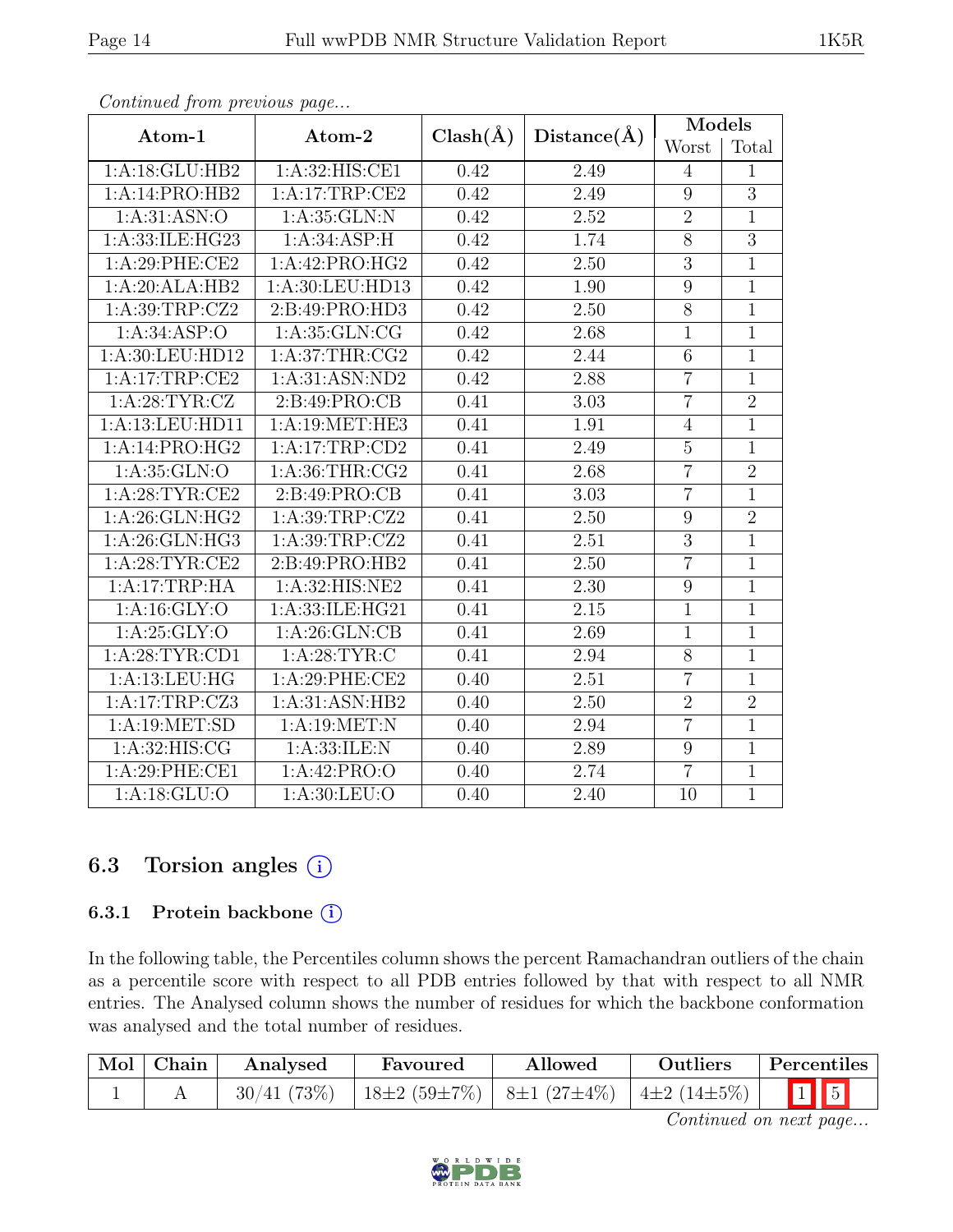|     |       | Contentaca pont providuo pugo |             |                                                                              |            |                          |
|-----|-------|-------------------------------|-------------|------------------------------------------------------------------------------|------------|--------------------------|
| Mol | Chain | Analysed                      | Favoured    | Allowed                                                                      | Outliers   | Percentiles              |
|     |       | $5/10(50\%)$                  |             | $4\pm1$ (78 $\pm14\%$ )   1 $\pm1$ (14 $\pm13\%$ )   0 $\pm0$ (8 $\pm10\%$ ) |            | $\boxed{2}$ $\boxed{14}$ |
| All | All   | $350/510(69\%)$               | $217(62\%)$ | 87(25%)                                                                      | 46 $(13%)$ | $\sqrt{1}$ 6             |

Continued from previous page...

All 17 unique Ramachandran outliers are listed below. They are sorted by the frequency of occurrence in the ensemble.

| Mol            | Chain            | $\operatorname{Res}% \left( \mathcal{N}\right) \equiv\operatorname{Res}(\mathcal{N}_{0})\cap\mathcal{N}_{1}$ | <b>Type</b>             | Models (Total) |
|----------------|------------------|--------------------------------------------------------------------------------------------------------------|-------------------------|----------------|
| 1              | Α                | 30                                                                                                           | <b>LEU</b>              | 7              |
| $\mathbf{1}$   | $\overline{A}$   | $35\,$                                                                                                       | $\overline{\text{GLN}}$ | $\overline{5}$ |
| $\mathbf{1}$   | $\mathbf{A}$     | 21                                                                                                           | <b>LYS</b>              | $\overline{5}$ |
| $\mathbf 1$    | $\boldsymbol{A}$ | 27                                                                                                           | $\overline{ARG}$        | 4              |
| $\overline{2}$ | B                | $51\,$                                                                                                       | <b>TYR</b>              | 4              |
| $\mathbf{1}$   | А                | 40                                                                                                           | <b>GLN</b>              | 3              |
| $\mathbf{1}$   | $\mathbf{A}$     | 41                                                                                                           | $\overline{\text{ASP}}$ | 3              |
| $\mathbf{1}$   | A                | 39                                                                                                           | TRP                     | 3              |
| $\mathbf 1$    | $\boldsymbol{A}$ | 22                                                                                                           | <b>THR</b>              | $\overline{2}$ |
| $\mathbf 1$    | $\boldsymbol{A}$ | 23                                                                                                           | <b>SER</b>              | $\overline{2}$ |
| $\mathbf 1$    | $\boldsymbol{A}$ | 13                                                                                                           | <b>LEU</b>              | $\overline{2}$ |
| $\mathbf 1$    | $\boldsymbol{A}$ | 18                                                                                                           | <b>GLU</b>              | $\mathbf{1}$   |
| $\mathbf 1$    | $\boldsymbol{A}$ | 26                                                                                                           | <b>GLN</b>              | $\mathbf{1}$   |
| $\mathbf{1}$   | $\boldsymbol{A}$ | 12                                                                                                           | <b>PRO</b>              | $\mathbf{1}$   |
| 1              | $\boldsymbol{A}$ | 36                                                                                                           | <b>THR</b>              | $\mathbf 1$    |
| $\mathbf 1$    | $\mathbf{A}$     | 15                                                                                                           | <b>ALA</b>              | $\mathbf{1}$   |
| $\mathbf{1}$   | А                | 37                                                                                                           | THR                     | $\mathbf{1}$   |

## 6.3.2 Protein sidechains  $(i)$

In the following table, the Percentiles column shows the percent sidechain outliers of the chain as a percentile score with respect to all PDB entries followed by that with respect to all NMR entries. The Analysed column shows the number of residues for which the sidechain conformation was analysed and the total number of residues.

| Mol | Chain | Analysed        | Rotameric                                         | <b>Outliers</b> | Percentiles                  |
|-----|-------|-----------------|---------------------------------------------------|-----------------|------------------------------|
|     |       | 26/35(74%)      | $18\pm1(71\pm6\%)$   $8\pm1(29\pm6\%)$            |                 | $\mathbf{1}$ $\overline{17}$ |
|     | B     | $5/8$ (62\%)    | $5\pm0$ (92 $\pm10\%$ )   0 $\pm0$ (8 $\pm10\%$ ) |                 | 63<br>16                     |
| All | All   | $310/430(72\%)$ | $230(74\%)$                                       | $80(26\%)$      | 23                           |

All 21 unique residues with a non-rotameric sidechain are listed below. They are sorted by the frequency of occurrence in the ensemble.

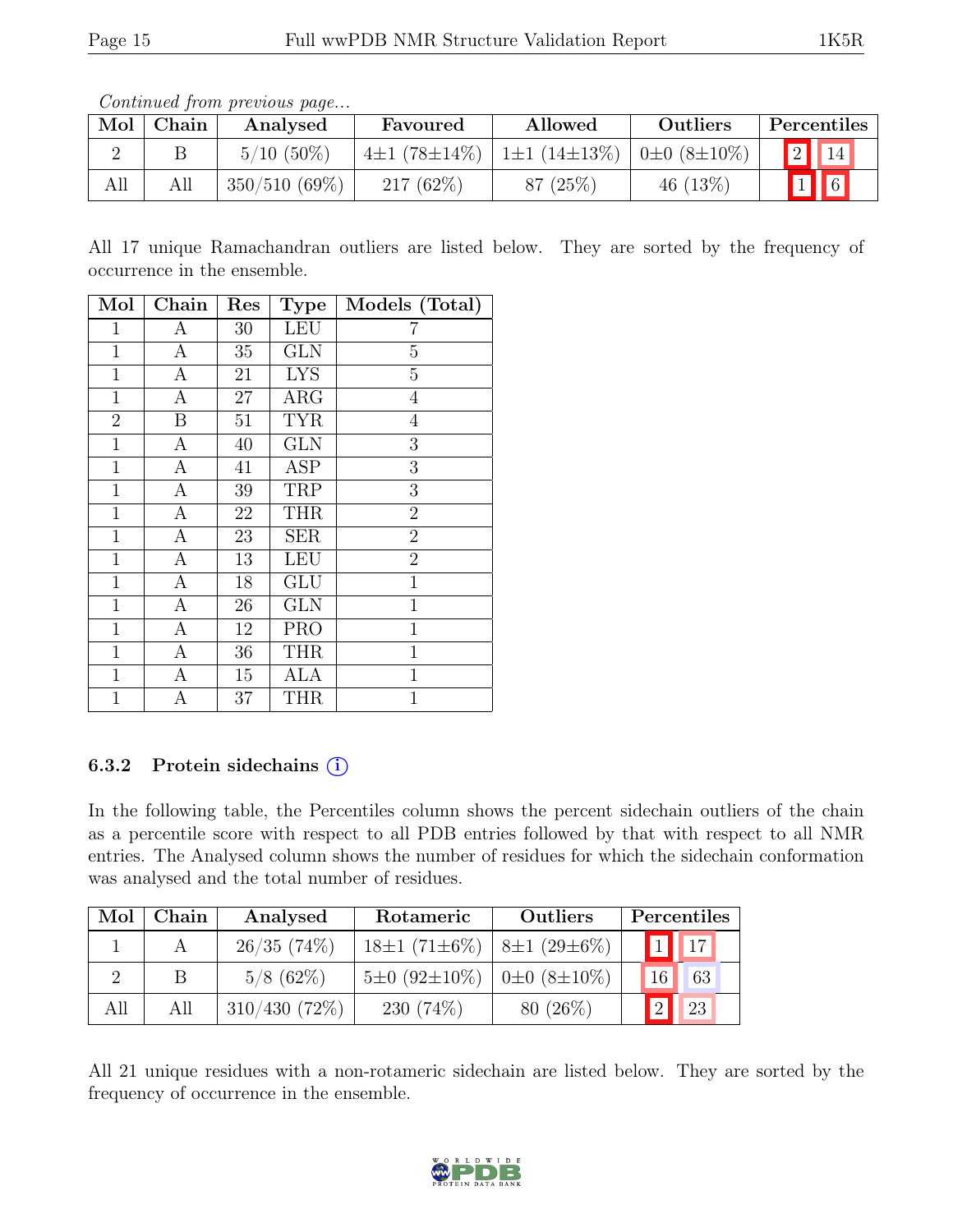| Mol            | ${\rm Chain}$    | Res    | <b>Type</b>             | Models (Total) |
|----------------|------------------|--------|-------------------------|----------------|
| $\mathbf 1$    | А                | 21     | LYS                     | 8              |
| $\mathbf{1}$   | $\overline{A}$   | 33     | ILE                     | 8              |
| $\mathbf{1}$   | $\boldsymbol{A}$ | $30\,$ | <b>LEU</b>              | $\overline{7}$ |
| $\overline{1}$ | А                | 41     | ASP                     | 6              |
| $\mathbf{1}$   | A                | 27     | ARG                     | $\overline{5}$ |
| $\mathbf{1}$   | $\mathbf{A}$     | 35     | $\overline{\text{GLN}}$ | $\overline{5}$ |
| $\mathbf{1}$   | A                | $39\,$ | TRP                     | $\overline{5}$ |
| $\mathbf{1}$   | А                | 13     | <b>LEU</b>              | $\overline{5}$ |
| $\mathbf{1}$   | $\overline{A}$   | 18     | GLU                     | 5              |
| $\mathbf{1}$   | A                | 36     | <b>THR</b>              | $\overline{4}$ |
| $\overline{2}$ | B                | 51     | <b>TYR</b>              | $\overline{4}$ |
| $\mathbf{1}$   | A                | 26     | <b>GLN</b>              | $\overline{4}$ |
| $\mathbf{1}$   | $\mathbf{A}$     | $38\,$ | <b>THR</b>              | 3              |
| $\overline{1}$ | $\overline{A}$   | 40     | <b>GLN</b>              | $\overline{3}$ |
| $\mathbf{1}$   | А                | 19     | <b>MET</b>              | $\overline{2}$ |
| $\mathbf{1}$   | А                | 28     | <b>TYR</b>              | $\mathbf{1}$   |
| $\mathbf{1}$   | А                | 23     | <b>SER</b>              | $\mathbf{1}$   |
| $\mathbf{1}$   | А                | $32\,$ | <b>HIS</b>              | $\mathbf 1$    |
| $\mathbf{1}$   | $\overline{A}$   | 31     | ASN                     | $\mathbf{1}$   |
| $\mathbf{1}$   | $\boldsymbol{A}$ | 17     | TRP                     | $\mathbf{1}$   |
| $\mathbf{1}$   | А                | 34     | ASP                     | $\mathbf{1}$   |

### 6.3.3 RNA (i)

There are no RNA molecules in this entry.

## 6.4 Non-standard residues in protein, DNA, RNA chains (i)

There are no non-standard protein/DNA/RNA residues in this entry.

## 6.5 Carbohydrates (i)

There are no monosaccharides in this entry.

# 6.6 Ligand geometry  $(i)$

There are no ligands in this entry.

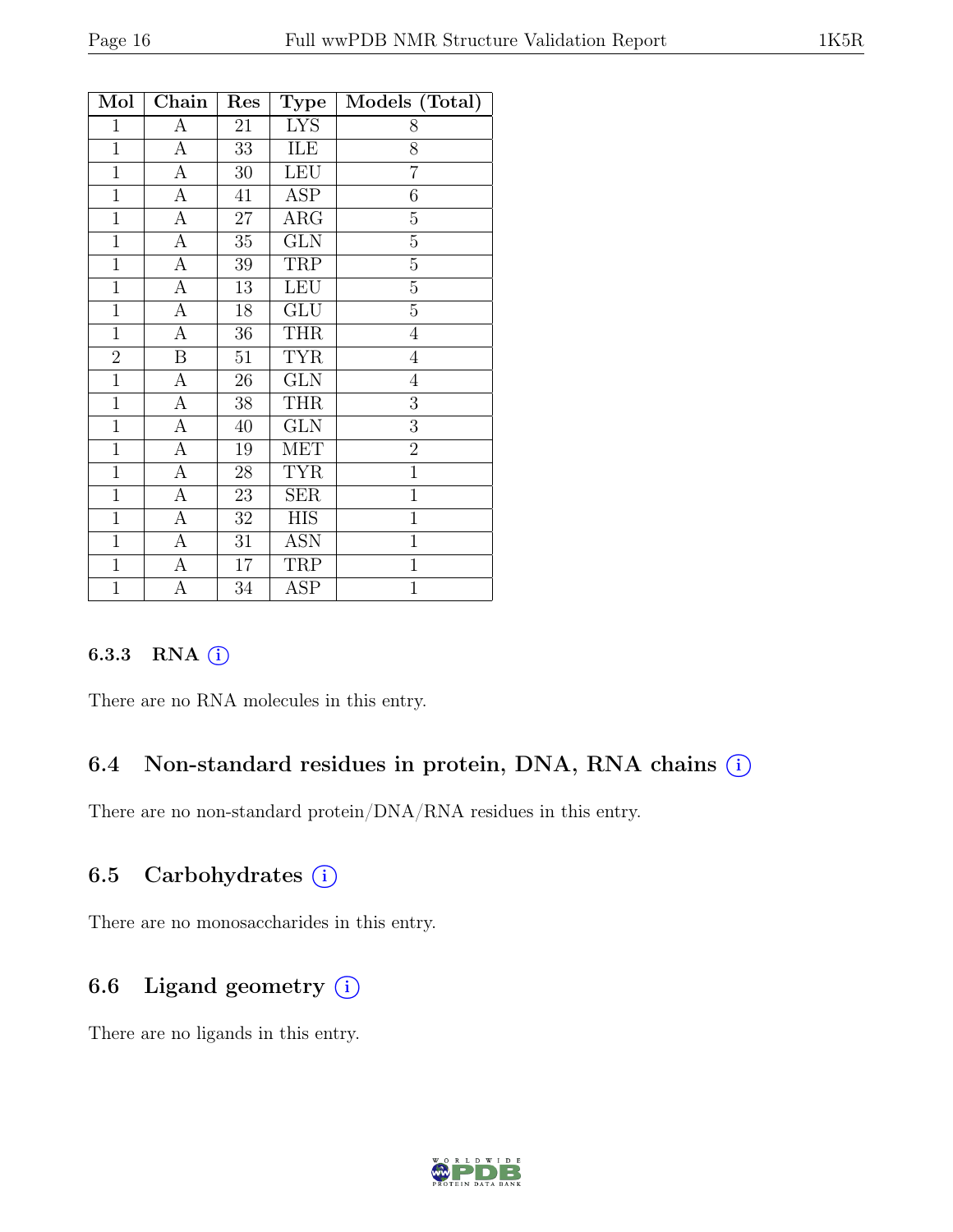# 6.7 Other polymers (i)

There are no such molecules in this entry.

# 6.8 Polymer linkage issues (i)

There are no chain breaks in this entry.